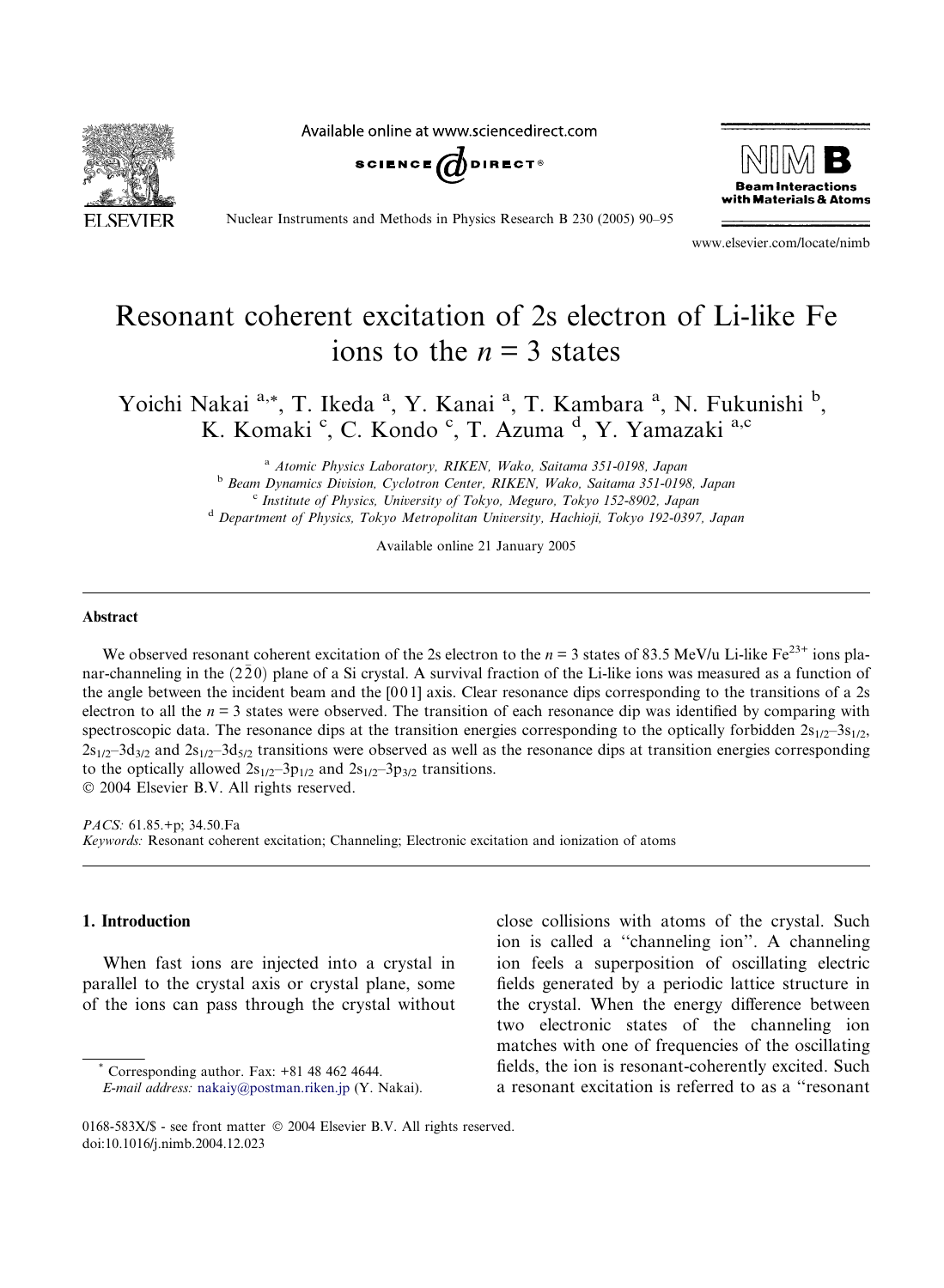coherent excitation (RCE)''. The RCE was predicted by Okorokov [\[1\].](#page-5-0) After several experimental trials, the first clear observation of RCE was performed by Datz et al. They observed the RCE by the decrease in transmission of fixedcharge-state channeling ions as a function of the ion energy [\[2\].](#page-5-0) Since then, the RCE phenomena have been intensively studied experimentally [\[3–](#page-5-0) [18\]](#page-5-0) and theoretically [\[19–21\].](#page-5-0) In particular, recently, Azuma and co-worker have performed a series of RCE experiments using planar-channeling of heavy ions with relativistic velocities. In their experiments, the RCE was observed by rotating the target crystal instead of varying the projectile energy [\[9–14\].](#page-5-0) They found sharper structure of the resonance than previous experiments. We reported sharper resonance structure for the RCE of a 1s electron bound in a 94 MeV/u hydrogenlike Ar ion to  $n = 2$  states under the planar-channeling condition in the  $(220)$  plane of a Si crystal [\[15\].](#page-5-0)

Most of the experimental studies of RCE have been done using hydrogen atoms and hydrogenlike ions. The hydrogen-like ions are thought to be good as test ions for investigation of the RCE dynamics because of their simple atomic structure. However, since the excited states with the same principal quantum number almost degenerate, these states can be easily mixed due to strong Stark effect by the position-dependent static crystal field. The resonance structure is considerably different from that of the states in a vacuum. On the other hand, in the case of the ions with two or more electrons, the Stark effect should be weaker than the hydrogen-like ions. The channeling ions should hold electronic structures in a vacuum, compared with the hydrogen-like ions. Nevertheless, the experiments using the ions with two or more electrons have been little performed [\[3,4\]](#page-5-0). In particular, no RCE experiments for the ions with three or more electrons have been reported to the best of our knowledge. We performed the experiment for the RCE of a 2s electron of Li-like heavy ions. In this paper, we will report the experiment for the RCE of a 2s electron of 83.5 MeV/u Li-like Fe<sup>23+</sup> ion to  $n = 3$  states under the condition of planar-channeling in the  $(2\bar{2}0)$  plane of the Si crystal.

#### 2. Experiment

Since our experimental setup has been already reported elsewhere [\[15\],](#page-5-0) it is described briefly here. A beam of 83.5 MeV/u  $Fe^{23+}$  ions was provided at RIKEN Ring Cyclotron (RRC). The transport elements of the beamline from the RRC to the target chamber were carefully tuned so that the angular divergences of the Fe beam became as small as possible. The angular divergence is experimentally estimated to be several tens  $\mu$ rad. The beam was collimated with a 3 mm thick tungsten plate with a  $0.5 \text{ mm}$  $\oslash$  hole about 45 cm upstream of the Si target. The beam optics calculation also shows that the longitudinal momentum spread of the incident beam should be  $\approx 100$  ppm in full width. The beam intensity was about  $10<sup>3</sup>$  particles/s.

A Si  $(001)$  crystal of 7  $\mu$ m in thickness was used as a target and mounted on the high-precision goniometer [\[22\]](#page-5-0). The ions emerging from the crystal were deflected by a small dipole magnet placed at the downstream of the Si target in order to analyze the final charge states. A two-dimensional position sensitive detector (2D-PSD) was located at about 8 m downstream of the dipole magnet. Survived Fe<sup>23+</sup> ions and charge-changed Fe<sup>24+</sup>, Fe<sup>25+</sup> and  $Fe<sup>26+</sup>$  ions were detected there. The position information from the 2D-PSD was collected as a function of the orientation of the Si crystal.

An electron in the  $n = 3$  or higher states is much more easily ionized in the crystal than that in the 2s state. Therefore, the survival fraction of Li-like ions, which is given by

$$
f(\text{Li-like}) = N(\text{Li-like})/[N(\text{Li-like}) + N(\text{He-like}) + N(\text{H-like}) + N(\text{bare})],
$$

decreases when the 2s electron of Li-like ion is resonantly excited, where  $N$  is the number of Li-like, He-like, H-like and bare ions emerging from the crystal. Rotating the Si crystal in the (220) plane, the RCE is observed as a decrease in the survival fraction  $f(Li-like)$ .

The excitation energy  $E_{trans}$  due to the oscillating crystal field is obtained by multiplying the Planck constant and the frequency of the oscillating field in the projectile frame as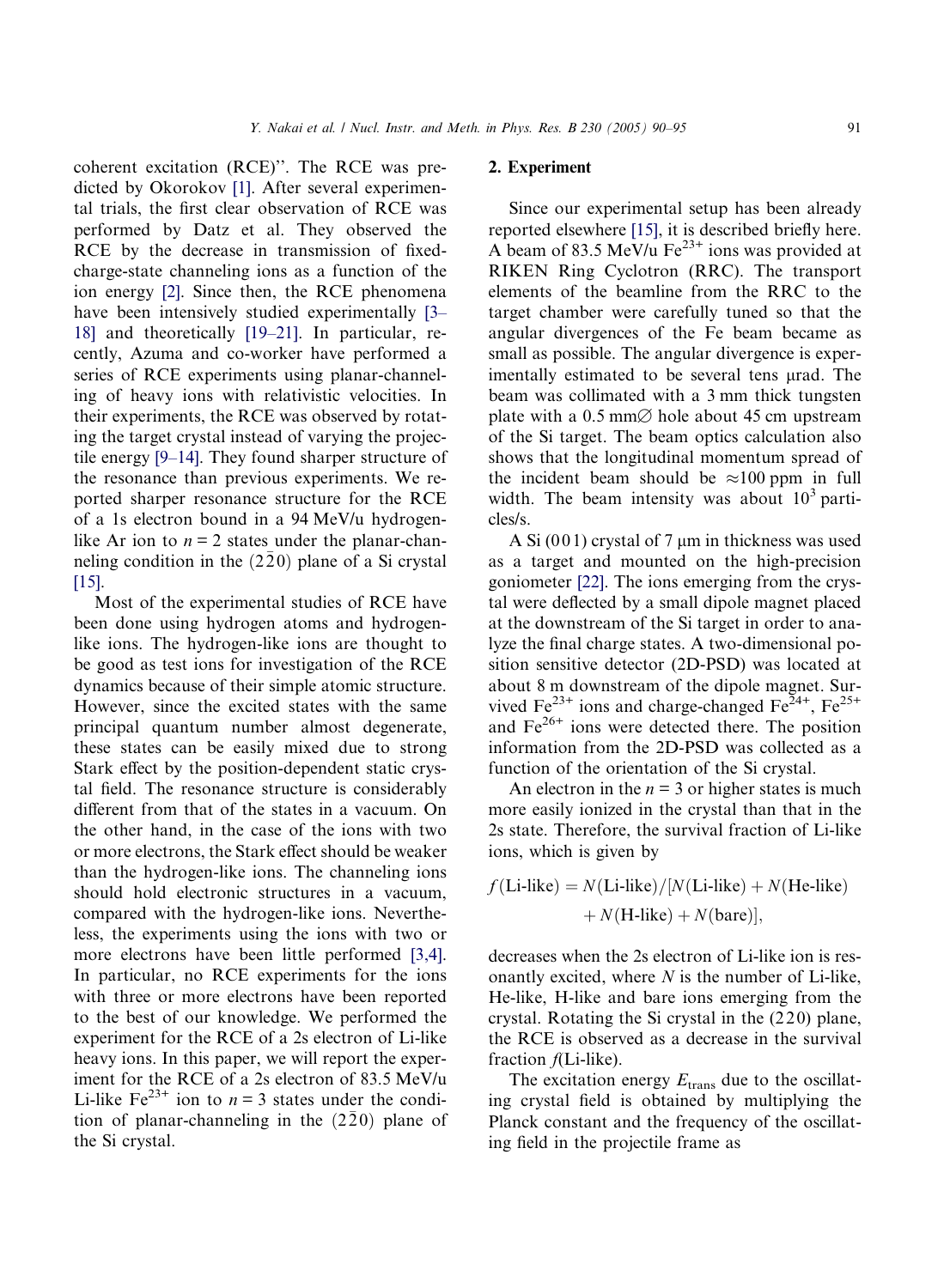$$
E_{\text{trans}} = hc\gamma\beta \left(\frac{k\cos\theta}{A} + \frac{l\sin\theta}{B}\right),\tag{1}
$$

where  $\theta$  is an angle between the beam direction and the  $[001]$  axis of the Si crystal in the plane,  $\nu$ is the ion velocity, c is the light velocity,  $\beta = v/c$ ,  $\gamma = 1/\sqrt{1-\beta^2}$ , and h is the Planck constant. (A, B) is  $(a, a/\sqrt{2})$  with the lattice constant a. k and l are integers which show resonance indices.

#### 3. Result and discussion

In Figs. 1(a) and (b), the survival fractions of Li-like ions are shown from  $\theta = 6.7^{\circ}$  to  $\theta = 8.3^{\circ}$ and from  $\theta = 3.1^{\circ}$  to  $\theta = 4.0^{\circ}$ , respectively. Different symbols correspond to different runs of the experiment. We suppose that a small step structure between open circle and solid circle near 7.0° does not come from a physical reason but that it is caused by a slight change of the beam condition. In Fig. 1, we can see ten clear resonance dips. These dips are labeled from "A" to "J". The structure of dips from A to E in Fig. 1(a) and that of dips from F to J in Fig. 1(b) seem to be quite similar to each other. It indicates that the dips from A to E and the dips from F to J correspond to the same transition series with different indices  $(k, l)$ as mentioned below.

In this experiment, it is necessary to determine the beam energy precisely. Since there is no

means of direct measurement of the beam energy with required precision, we used Eq. (1) to determine the beam energy by assuming that the energy of one of the observed resonance dips matches with the transition energy in optical transition data. We used  $2s_{1/2}$ –3p<sub>1/2</sub> transition in order to determine the beam energy. We assumed that dips B and G correspond to  $2s_{1/2}$ –3p<sub>1/2</sub> transitions with  $(k, l) = (1, 1)$  and  $(1, 2)$ , respectively. The beam energy was determined so that the  $E<sub>trans</sub>$ 's at the bottoms of both dips B and G were fitted to the spectroscopic datum of the  $2s_{1/2}$ –3p<sub>1/2</sub> transition energy, which is 1162.75 eV calculated from the wavelength data by Boiko et al. [\[23\]](#page-5-0), using a least-square fitting procedure. Our estimated beam energy is 83.5 MeV/u as described in Section 2. The uncertainty of our estimated beam energy is  $\approx \pm 0.04\%$ . This uncertainty is much smaller than that in the beam-energy estimation with the accelerator parameters. In this experiment, the difference between our estimated value of the beam energy and the value calculated from the accelerator parameters is  $\approx 0.6\%$ . Indeed, this difference is the same order of the ambiguity of beam energy calculated from the accelerator parameters, which is typically  $\approx \pm 0.5\%$ .

In [Figs. 2\(](#page-3-0)a) and (b), the survival fractions of Li-like ions are shown as functions of  $E_{trans}$  in Eq. (1) for  $(k, l) = (1, 1)$  and  $(1, 2)$ , respectively, in



Fig. 1. (a) The survival fraction of Li-like ions is shown from  $\theta = 6.7^{\circ}$  to  $\theta = 8.3^{\circ}$ . Open circle and solid circle correspond to the results for different runs of the experiment, respectively. (b) The survival fraction of Li-like ions is shown from  $\theta = 3.1^{\circ}$  to  $\theta = 4.0^{\circ}$ .

<span id="page-2-0"></span>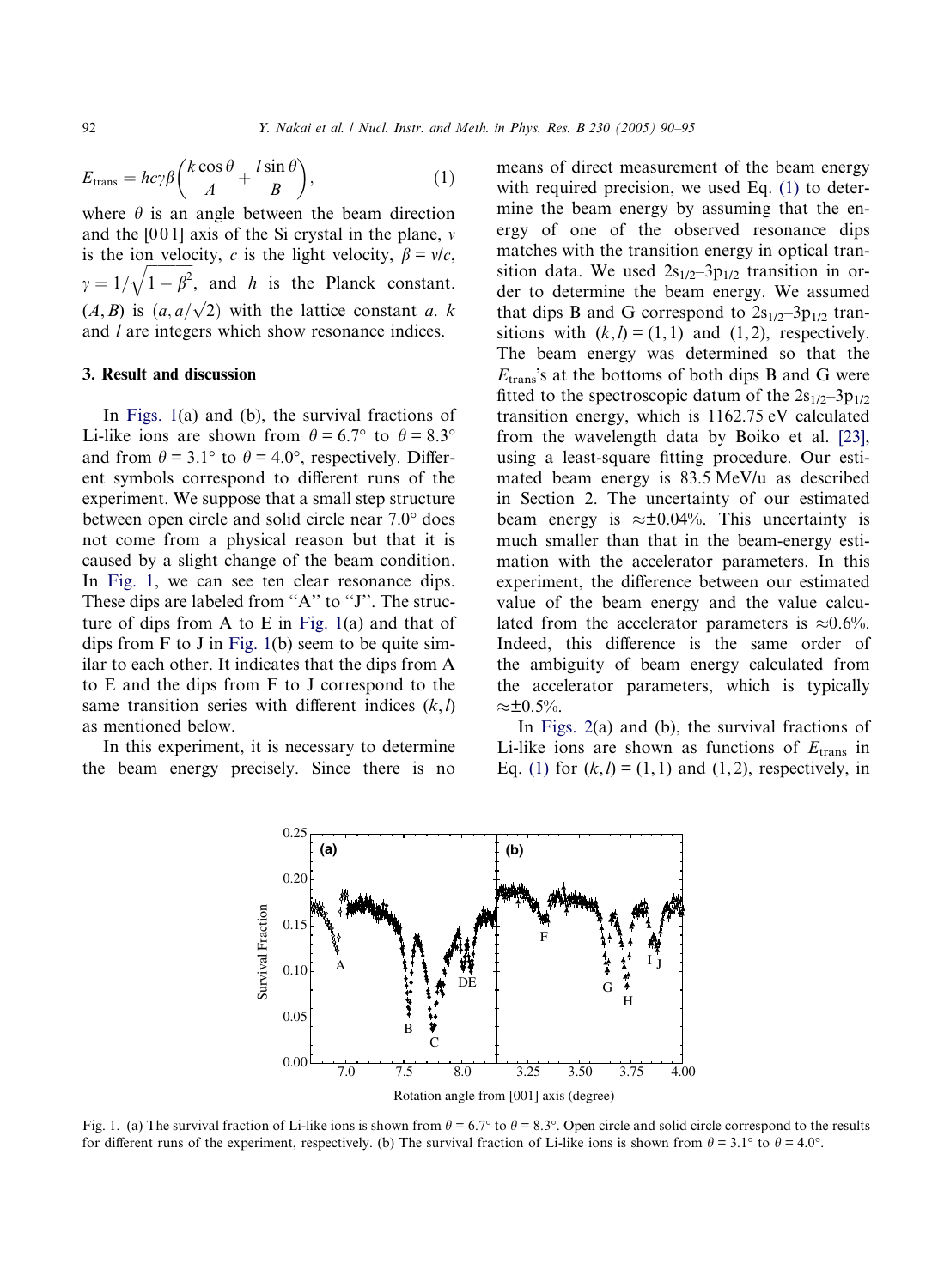<span id="page-3-0"></span>

Fig. 2. (a) The survival fractions of Li-like ions are shown as a function of excitation energy  $E_{trans}$  estimated using Eq. [\(1\)](#page-2-0) for  $(k,l) = (1,1)$  in the energy region from 1142 eV to 1180 eV. Vertical dashed straight lines show the transition energies from  $2s_{1/2}$  state to  $n = 3$  states calculated from spectroscopic data. (b) The survival fractions of Li-like ions are shown as a function of excitation energy  $E_{\text{trans}}$  estimated using Eq. [\(1\)](#page-2-0) for  $(k,l) = (1,2)$  in the energy region from 1142 eV to 1180 eV. Vertical dashed straight lines show the same energies as (a).

the energy region from 1142 eV to 1180 eV. Vertical dashed straight lines show the transition energies from  $2s_{1/2}$  state to  $n = 3$  states. The transition energies between the  $2s_{1/2}$  state and  $n = 3$ states are derived from wavelength data of optically allowed transition from  $n = 2$  states to  $n = 3$ states by Boiko et al. [\[23\]](#page-5-0) and wavelength data of the 2s–2p transitions by Sandlin et al. [\[24\]](#page-5-0). As shown in Fig. 2, there is a resonance dip for  $(k,l) = (1,2)$  corresponding to each resonance dip for  $(k, l) = (1, 1)$ . It clearly shows that the dips from A to E and the dips from F to J correspond to the same transition series with different indices  $(k, l)$ . Moreover, it is found that RCE energy of each resonance dip corresponds to the transition energy from the  $2s_{1/2}$  state to each  $n = 3$  state as shown in Fig. 2. It confirms that the resonance dips from A to J correspond to the transition from the  $2s_{1/2}$ state to  $n = 3$  states.

We also observed shallow resonance dips that seem to correspond to the transitions with  $(k,l) = (1,1)$  from the 2p<sub>1/2</sub> and 2p<sub>3/2</sub> states to  $n = 3$  states in the region from  $\theta = 4.0^{\circ}$  to  $\theta = 6.2^{\circ}$  although we do not show these shallow dips in the figures. In particular, a clear resonance dip can be seen at the  $2p_{3/2}$ –3d<sub>5/2</sub> transition energy. It implies that a small part of  $Fe^{23+}$  ions are excited to the  $2p_{1/2}$  and  $2p_{3/2}$  states by the collisions in the crystal.

The assignment of each resonance dip from dip-A to dip-J to a transition and a resonance index  $(k, l)$  is shown in [Table 1.](#page-4-0) We note the followings about the assignment and the observed resonance structures:

- (1) Considering possible RCEs that occur at dip-A, not only the  $2s_{1/2}$ -3s<sub>1/2</sub> transition with  $(k,l) = (1,1)$  but also the transition from the  $2p_{3/2}$  state to the  $n = 4$  states with  $(k, l) = (1, 3)$  may be included because 2s electrons of a small part of  $Fe^{23+}$  ions are excited to the  $2p_{1/2}$  and  $2p_{3/2}$  states by the collisions in the crystal. However, we think that the contribution of the transition from  $2p_{3/2}$  state to  $n = 4$  states with  $(k, l) = (1, 3)$  is negligibly small because we cannot clearly see the resonance dips corresponding to the transitions from the  $2p_{1/2}$  state to the  $n = 4$  states with  $(k, l) = (1, 3)$  between dips A and B.
- (2) Dips A and F  $(2s_{1/2}-3s_{1/2}$  transition) are skew and have long tails towards low-energy side, which is different feature from other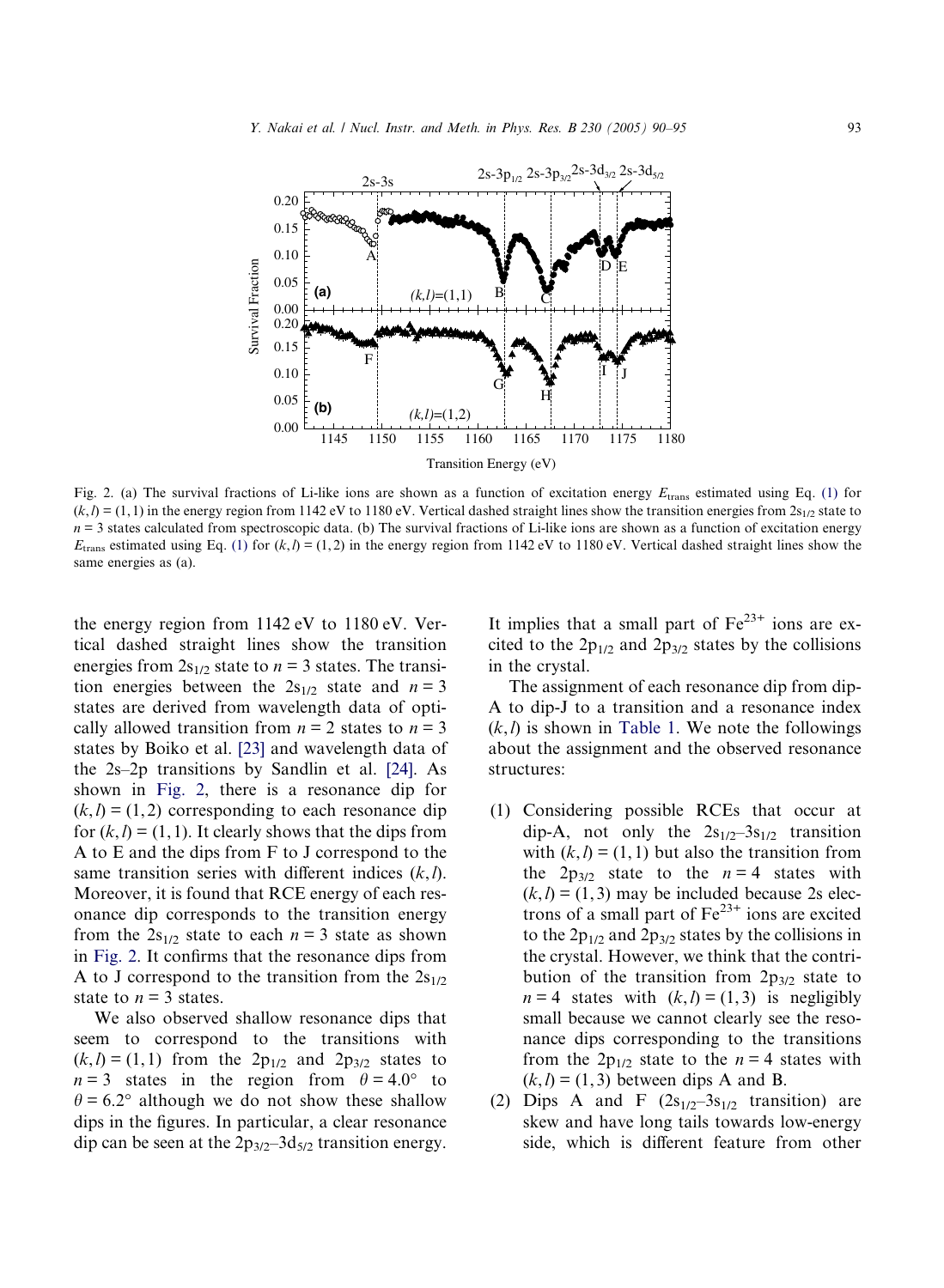<span id="page-4-0"></span>Table 1

The transition energy at the bottom of each RCE dip calculated by Eq. [\(1\)](#page-2-0) for the RCE with  $(k,l) = (1,1)$  and  $(1,2)$  and the corresponding transition energy derived from the wavelength data of optical transition in [\[23,24\]](#page-5-0)

| Transition<br>$2s_{1/2} - 3s_{1/2}$ | Transition energy at RCE dip (eV) |                           |                   |                           | Transition energy from spectroscopic data (eV) |
|-------------------------------------|-----------------------------------|---------------------------|-------------------|---------------------------|------------------------------------------------|
|                                     | $(k, l) = (1, 1)$                 |                           | $(k, l) = (1, 2)$ |                           |                                                |
|                                     | $Dip-A$                           | $1149.20 \pm 0.3$         | $Dip-F$           | $1148.42 \pm 0.4^{\circ}$ | $1149.61 \pm 0.3^b$                            |
| $2s_{1/2} - 3p_{1/2}$               | $Dip-B$                           | $1162.65 \pm 0.3^{\circ}$ | $Dip-G$           | $1162.89 \pm 0.4^{\circ}$ | $1162.75 \pm 0.3$                              |
| $2s_{1/2} - 3p_{3/2}$               | $Dip-C$                           | $1167.14 \pm 0.3$         | $Dip-H$           | $1167.41 \pm 0.4$         | $1167.57 \pm 0.3$                              |
| $2s_{1/2} - 3d_{3/2}$               | $Dip-D$                           | $1172.81 \pm 0.3$         | $Dip-I$           | $1173.08 \pm 0.4$         | $1172.67 \pm 0.3^d$                            |
| $2s_{1/2} - 3d_{5/2}$               | $Dip-E$                           | $1174.33 \pm 0.3$         | $Dip-J$           | $1174.53 \pm 0.4$         | $1174.44 \pm 0.3^e$                            |

<sup>a</sup> The bottom of dip-F is flat. This transition energy was determined at the center of the flat dip bottom.<br><sup>b</sup> This value was calculated by the sum between the energy of the  $2s_{1/2}$ -2p<sub>1/2</sub> transition ( $\delta E \approx 0.006$  e

 $\degree$  The beam energy was determined so that the RCE energies at the bottoms of both dips B and G were fitted to 1162.75 eV. See text for the detail.<br>d This value was calculated by the sum between the energy of the  $2s_{1/2}-2p_{1/2}$  transition and the energy of the  $2p_{1/2}-3d_{3/2}$  transition

( $\delta E \approx 0.3$  eV).<br><sup>e</sup> This value was calculated by the sum between the energy of the 2s<sub>1/2</sub>–2p<sub>3/2</sub> transition ( $\delta E \approx 0.01$  eV) and the energy of the 2p<sub>3/2</sub>–

3d<sub>5/2</sub> transition ( $\delta E \approx 0.3$  eV).

resonance dips. Considering that this skew structure is common feature in this transition, the long tail towards low-energy side is not thought to result from an accidental mixture of other transition with other index  $(k, l)$ .

- (3) On the high-energy side of dip-C, there is a small structure. This seems to be the transition with  $(k,l) = (1,3)$  from the  $2s_{1/2}$  state to  $n = 4$  states.
- (4) The dips I and J correspond to the same transitions as the dips D and E, but the dip profile is a little different: The separation between I and J is not clear as that between D and E. We suppose that its reason is that the widths of dips I and J are slightly wider than dips D and E because the tails of dips I and J are more gentle than those of dips D and E as shown in [Fig. 2](#page-3-0).

Table 1 also shows the transition energy at the bottom of each RCE dip calculated by Eq. [\(1\)](#page-2-0) for the RCE with  $(k, l) = (1, 1)$  and  $(1, 2)$ and the corresponding transition energy derived from the wavelength data of optical transitions in [\[23,24\].](#page-5-0) The uncertainties of the RCE transition energies mainly result from the uncertainty of the spectroscopic datum for  $2s_{1/2}$ –3p<sub>1/2</sub> transition. The uncertainties of the transition energies derived from wavelength data of optical transitions [\[23,24\]](#page-5-0) mainly come from the uncertainties of the wavelength measurement for transitions between the  $n = 2$  states and the  $n = 3$  states [\[23\].](#page-5-0) The RCE transition energy at the bottom of each RCE dip agrees with the corresponding transition energy from spectroscopic data within the uncertainty except dip-F. The difference between the RCE transition energy of dip-F and spectroscopic data slightly exceeds the uncertainty. However, the bottom of dip-F is flat and unclear.

As shown in [Fig. 2](#page-3-0), the resonance dips at the transition energies corresponding to optically forbidden  $2s_{1/2}$ –3s<sub>1/2</sub> transition (dip-A and dip-F) and  $2s_{1/2}$ –3d<sub>3/2</sub> and  $2s_{1/2}$ –3d<sub>5/2</sub> transitions (dip-D, dip-E, dip-I and dip-J) can be detected as well as those at the transition energies corresponding to the optically allowed  $2s_{1/2}$ – $2p_{1/2}$  and  $2s_{1/2}$ –  $2p_{3/2}$  transitions (dip-B, dip-C, dip-G and dip-H). The RCE of the 2s electron to all the  $n = 3$ states can be clearly observed at almost same transition energy as the spectroscopic data although there may be complexity due to processes in a solid. This fact indicates the possibility that the RCE process is used as a new method of direct spectroscopy of the optically forbidden transition.